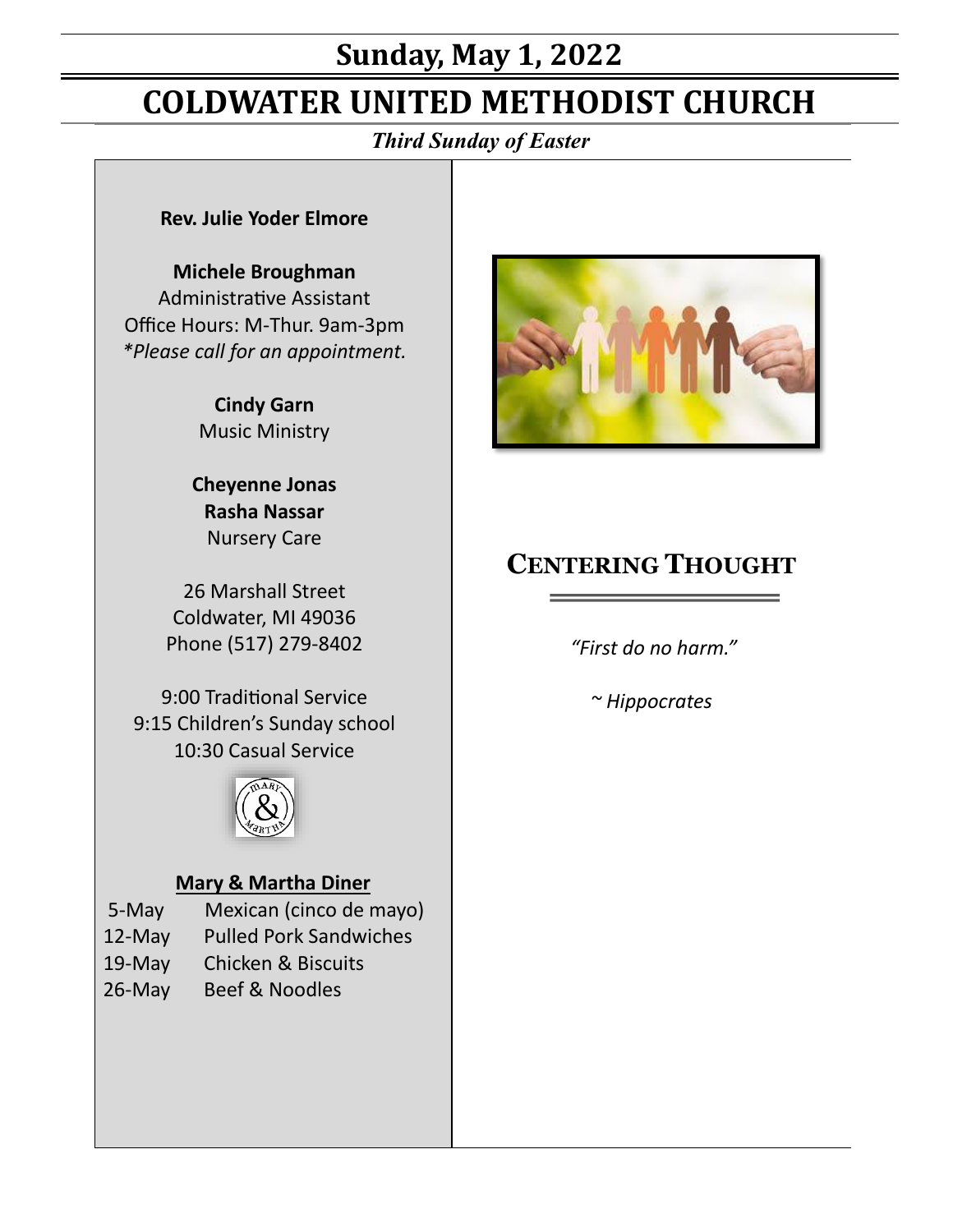*WELCOME*

We are glad to have you with us today.

**Hearing devices** and **large print hymnals** are available from the ushers.

**Holy Communion** is celebrated the first Sunday of every month.

# *Ways to connect with us*

*The Options for viewing this Sunday's Service: YouTube: https://www.youtube.com/channel/UCRGbDaBgke3ctmHq1ctf37w. Facebook: https://www.facebook.com/coldwaterum/.*

> *Coldwater UMC website https://www.coldwaterum.org/*

*Coldwater United Methodist Church website Sermon's page: <https://www.coldwaterum.org/copy-of-sermons>*

*Coldwater United Methodist Church website bulletins page: <https://www.coldwaterum.org/newsletters-bulletins>*

> *Coldwater UMC updated calendar https://www.coldwaterum.org/calendar*

Please note that all *bulletin information & updates* need to be submitted to the Administrative Assistant each *Wednesday by 9:00 am*.

Thank you for your assistance.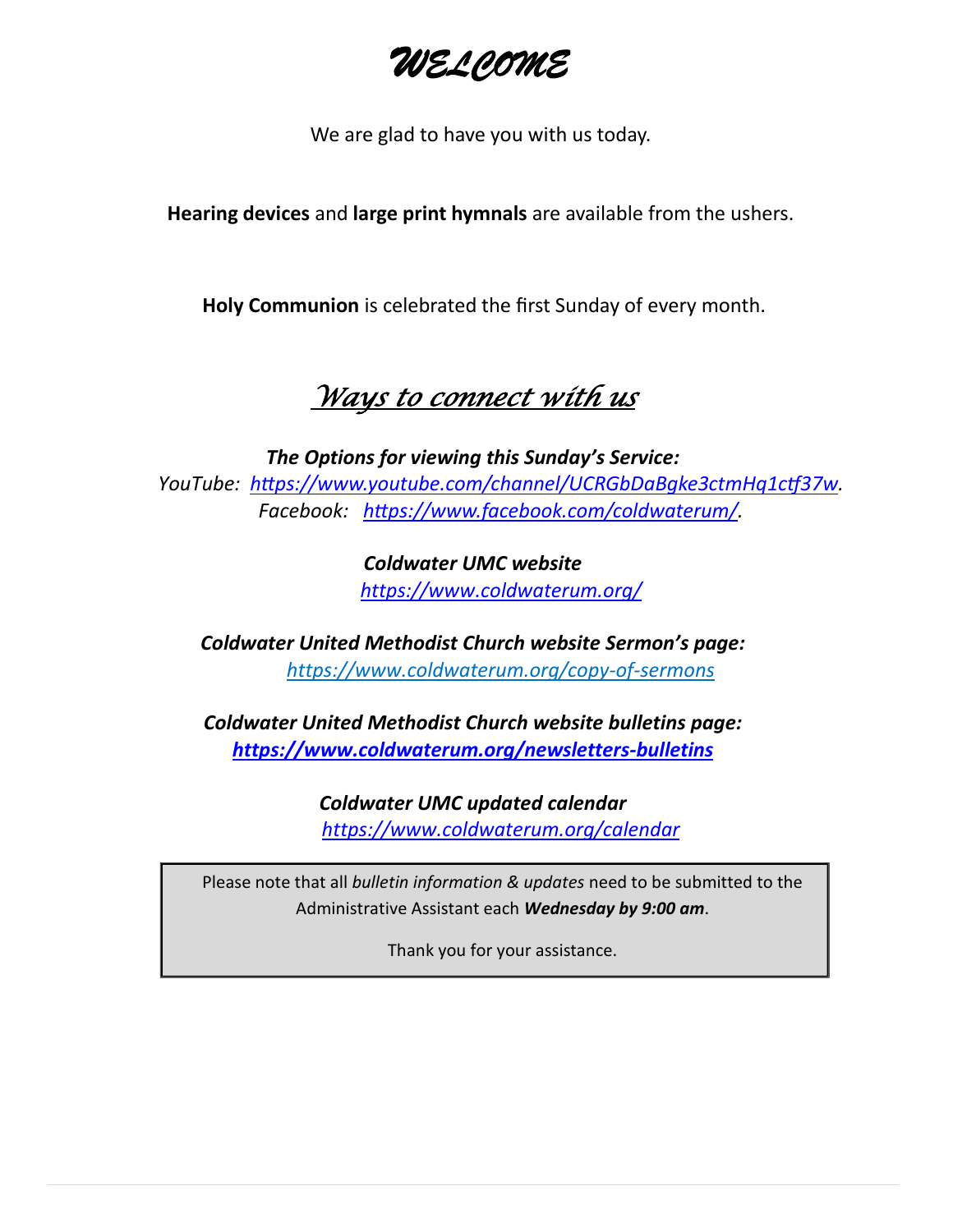# *9:00 am – Classic Service*

|           | Prelude                       |  |                                                                                  | "TBD"                                                                                                                                                                                                                                        |
|-----------|-------------------------------|--|----------------------------------------------------------------------------------|----------------------------------------------------------------------------------------------------------------------------------------------------------------------------------------------------------------------------------------------|
| $\bullet$ | <b>Gathering Song</b>         |  |                                                                                  | "A Community in Christ"                                                                                                                                                                                                                      |
| $\bullet$ | Welcome & Announcements       |  |                                                                                  |                                                                                                                                                                                                                                              |
| $\bullet$ | Passing the Peace of Christ * |  |                                                                                  |                                                                                                                                                                                                                                              |
| $\bullet$ | <b>Threshold Moment</b>       |  |                                                                                  |                                                                                                                                                                                                                                              |
| $\bullet$ | Calls to worship              |  |                                                                                  |                                                                                                                                                                                                                                              |
|           | Leader:<br>People:<br>Leader: |  | May You be more and more the center of our lives.<br>and form in us Your nature. | Let us we recommit our lives this day to follow Jesus as Savior and Lord.<br>We are far less than the people we want to be or can be without your help.<br>Guide us to all that is good, cleanse us from all that is not. Teach us Your ways |
|           | People:                       |  |                                                                                  | Help us to serve you in flow as we are gifted. Help us to notice our neighbors                                                                                                                                                               |
| $\bullet$ | All:<br>Opening Hymn*         |  | and work through us to redeem our neighborhood.<br><b>UMH #560</b>               | We are sinners, please be our Shepherd, our Savior and our Lord. Amen.<br>"Help Us Accept Each Other"                                                                                                                                        |
| $\bullet$ | Scripture                     |  |                                                                                  | Proverbs 3:29-30                                                                                                                                                                                                                             |
|           | <b>Children's Moment</b>      |  |                                                                                  |                                                                                                                                                                                                                                              |
| $\bullet$ | Message                       |  | Rev. Julie Yoder Elmore                                                          | "The People of God Who Do No Harm"                                                                                                                                                                                                           |
| $\bullet$ | <b>Responsive Hymn</b>        |  | <b>UMH #428</b>                                                                  | "For the Healing of the Nations"                                                                                                                                                                                                             |
|           | Communion                     |  |                                                                                  |                                                                                                                                                                                                                                              |
|           | Offering/Tithes               |  |                                                                                  |                                                                                                                                                                                                                                              |
|           | Doxology                      |  |                                                                                  | <b>Innuit Doxology</b>                                                                                                                                                                                                                       |
| $\bullet$ | Pastoral & Lord's Prayer      |  |                                                                                  |                                                                                                                                                                                                                                              |
| $\bullet$ | Closing Hymn *                |  | <b>UMH #581</b>                                                                  | "Lord, Whose Love Through Humble Service"                                                                                                                                                                                                    |
| $\bullet$ | Benediction *                 |  |                                                                                  |                                                                                                                                                                                                                                              |
| $\bullet$ | Benediction Response *        |  | W&S#3117                                                                         | "Rule of Life" (Do All the Good You Can)                                                                                                                                                                                                     |
|           | Carrying out the Light *      |  |                                                                                  |                                                                                                                                                                                                                                              |
|           | Postlude                      |  |                                                                                  | <b>TBD</b>                                                                                                                                                                                                                                   |

*\*Stand as able*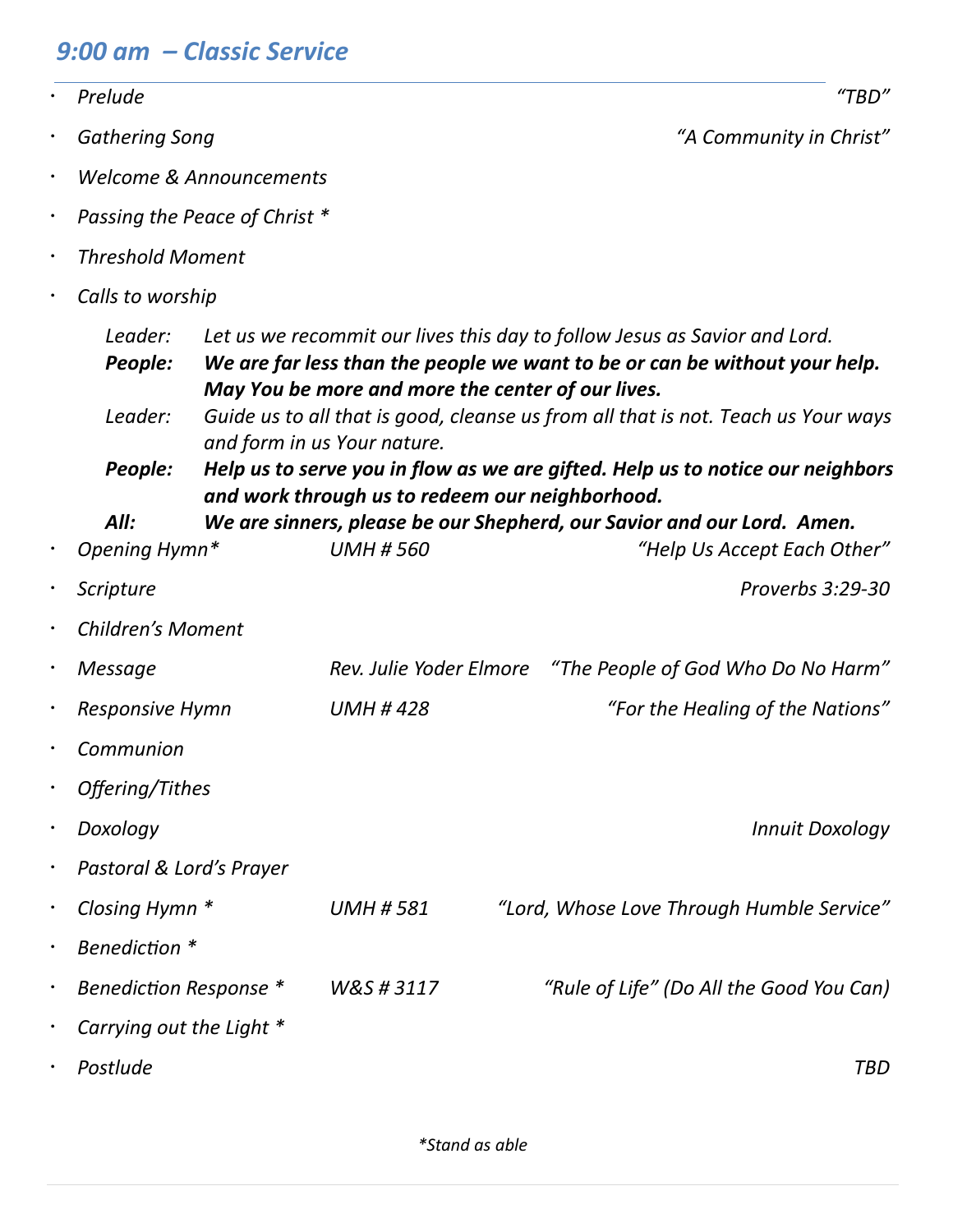# *10:30 am – Casual Service*

|                         | <b>Gathering Song</b>           |                         | "A Community in Christ"              |
|-------------------------|---------------------------------|-------------------------|--------------------------------------|
| Welcome & Announcements |                                 |                         |                                      |
| $\bullet$               | Passing the Peace of Christ *   |                         |                                      |
|                         | <b>Threshold Moment</b>         |                         |                                      |
|                         | Opening Hymns*                  | <b>TFWS #2236</b>       | "Gather Us In"                       |
|                         |                                 | W&S#3149                | "A Place at the Table" (Vs. 1,2,3,5) |
|                         | Scripture                       |                         | Proverbs 3:29-30                     |
|                         | <b>Children's Moment</b>        |                         |                                      |
|                         | Message                         | Rev. Julie Yoder Elmore | "The People of God Who Do No Harm"   |
|                         | <b>Responsive Hymn</b>          | W&S#3173                | "Table of Plenty"                    |
|                         | Communion                       |                         |                                      |
|                         | Offering/Tithes                 |                         |                                      |
|                         | Doxology                        | <b>TFWS #2036</b>       | "Give Thanks"                        |
|                         | Pastoral & Lord's Prayer        |                         |                                      |
|                         | Closing Hymn *<br>Benediction * | W&S#3032                | "Across the Lands"                   |
|                         | Benediction Response *          | W&S#3179                | "The Risen Christ" (Vs. 4 only)      |
|                         | Carrying out the Light *        |                         |                                      |

*\*Stand as able*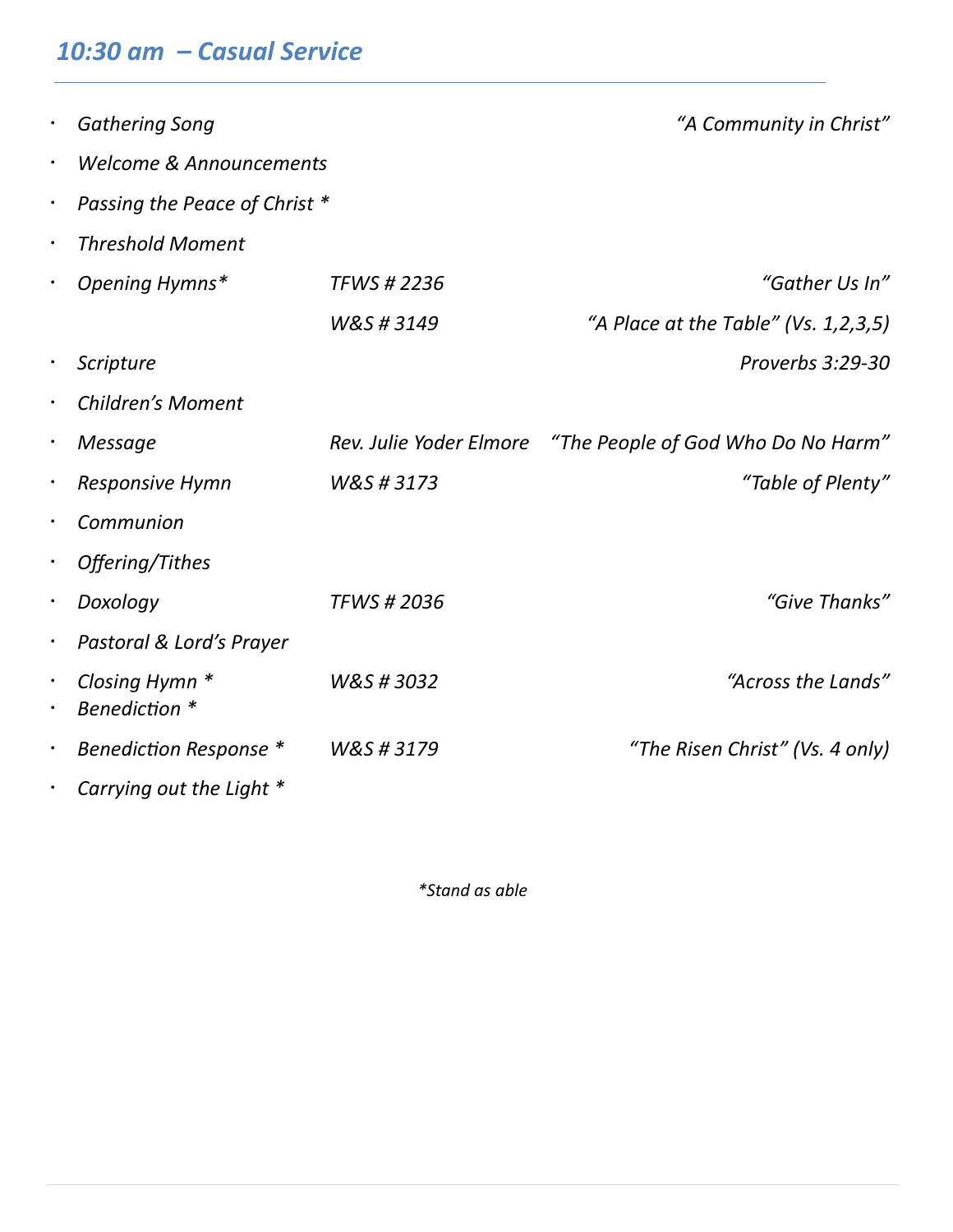*Faith & Food - A Bible Study for those in their 20's, 30's & 40's— The group is now meeting the first and third Wednesdays monthly from 6:00-7:15 pm.*

*Rev. Julie leads Daily Devotions via Facebook Live. To participate, simply go to the church's Facebook page, "Coldwater United Methodist Church," and you will find a devotional video Monday through Saturday at 6:45 am. Rev. Julie is leading from Disciplines: A Book of Daily Devotions 2022 published by Upper Room Book of Nashville, TN.*

*All God's Children meets on the first Monday of each month at 6:30 PM in the Fellowship Hall. Please come and find out what we are all about. Please bring a friend.*

*Chancel Choir rehearsals are Wednesday evenings from 6:45 pm to 8 pm in the sanctuary. Masks are not required but are strongly recommended. I have singer's masks available for those who would like one. If you are interested, please let me know! Cindy Garn, Music Ministry*

*The church office will be staffed with volunteers May 5-12.* 

#### *Monetary ways in which you can give:*

- ➢ *The Pastor's Discretionary Fund is low. The fund is used to assist those in need.*
- ➢ *The altar flower fund—please sign up to sponsor flowers*

*Check out our website. There have been many updates and there are more changes to be made. [www.coldwaterum.org](http://www.coldwaterum.org/)*

*To all camp lovers and everyone that have children that attend "Summer Camp", we need you to help clean up our Wesley Woods two cabins, Violet and Hickory. Saturday May 7th we will meet at the church at 8:00 am for coffee and donuts and then we will head up to Wesley Woods north of Battle Creek in Dowling, MI.*

*Please sign up by May 2nd on the list outside Friend's Place. I need a head count for lunch that the camp serves us. We need you for the annual preparations for this year's camping season. We are usually finished by lunch. Best regards, Tom Shenefield 517-227-6311*

*Please consider a gift to UMCOR's International Disaster Response and Recovery Advance. All gifts will be used to assist those who remain in Ukraine and those who have fled the violence to neighboring nations. 100% of your donation will go to those in need. When donating to UMCOR's Ukraine Humanitarian Response, please make your check out to Coldwater UMC and make a note that it's for Ukraine Humanitarian Response. You may also donate online at: <https://umcmission.org/advance-project982450>For more information go to [www.umcmission.org](http://www.umcmission.org/)*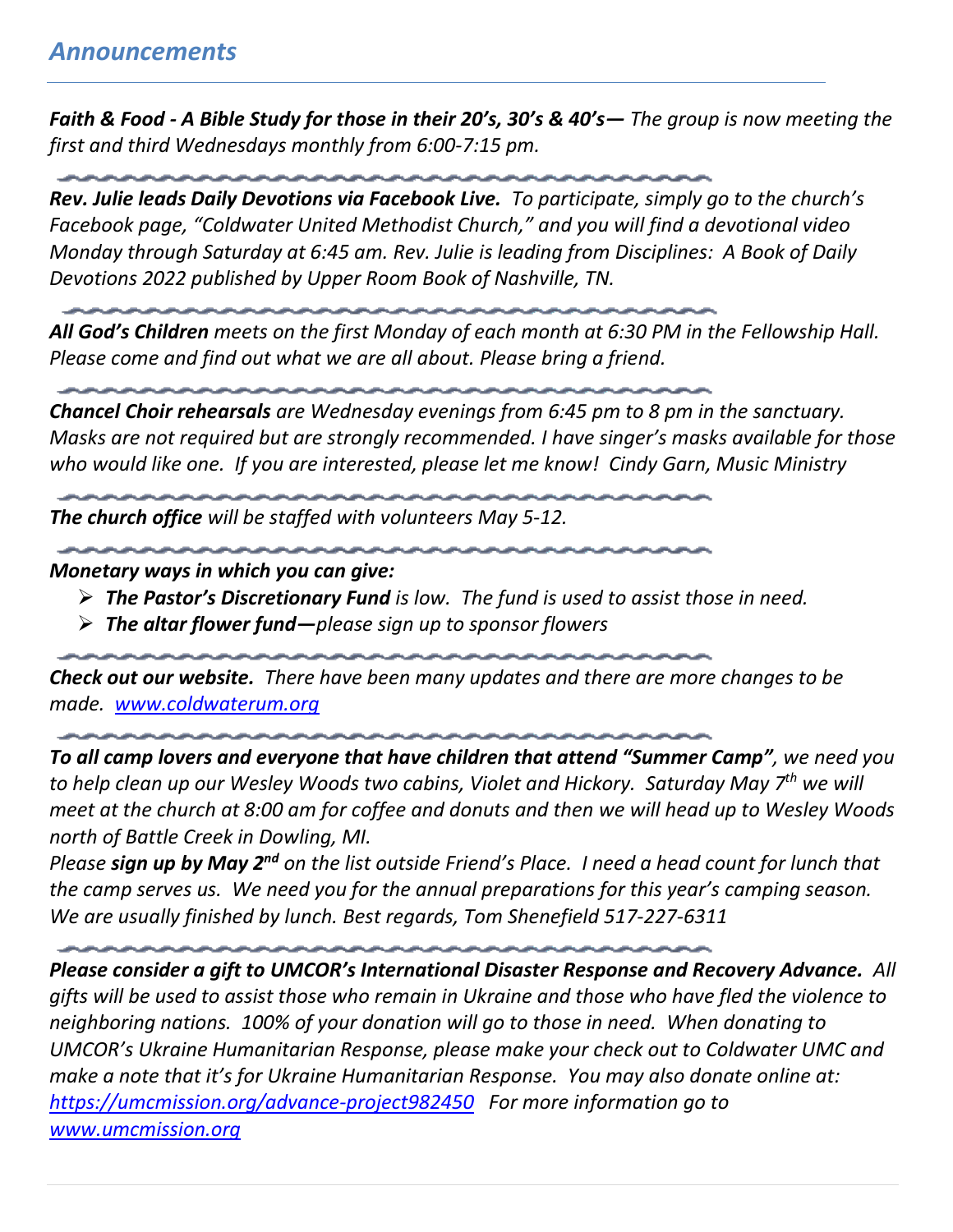# *Announcements*

*Quincy UMC is having their 2022 Spring Luncheon. The luncheon takes place on Thursday, May 19 at noon. The speaker is Kim Hemker. She is presenting on the Child Advocacy Center. Kindly RSVP by Monday, May 16. There is a sign-up sheet on the bulletin board outside of Friend's Place.*

# *Mission Auction ~ TODAY, May 1, 2022 (11:30 after second service)*

*Come and enjoy a fantastic potato bar luncheon with all the fixings put on by your mission committee and other volunteers. Also, after lunch be prepared to bid on items or buy directly from our silent table and baked good items.*

*Since 2006 our church as raised over \$64,000 toward missions. Equally we are so blessed to have such a giving congregation donating items for our silent table auction, bake sale, and Live Auction. We have our very* 

*own Auctioneer Dan Satow who has delighted us with his wit and talent for many years. Thankyou Dan. We hope to see you there but if you cannot attend give someone the privilege to bid for you.*

- ~ *Swiss Steak Dinner for 8 given by Cork Tinervia*
- ~ *1-night stay at the Potawatomi Inn given by Sherry Dart*
- ~ *Donation from Trine University given by Amanda Malefyt (Football season passes)*
- ~ *Handmade Necklace and Earrings given by Bente Howe*
- ~ *Mermaid Sleep Snuggle Sack given and sewn by Marge Harris*
- ~ *Kitchen Basket given by Nancy Davis*
- ~ *Basket given by Care and Outreach Committee*
- ~ *Beach Bag given by Eva Rice and daughters*
- ~ *Pontoon Rental from Coldwater Lake Marina given by Kelly Aker*
- ~ *Fancy Food Basket given by Alan and Linda O'Leary*
- ~ *Baby Quilts and stuffed animals given and sewn by Shelia Walrack*
- ~ *Basket of Canned Goods and 1 dozen eggs per month given by Rowlands*
- ~ *Pasta Bar Dinner for 6 given by Rowlands and Shenefields and Executive Chef Dave*
- ~ *Pastor's Purse*
- ~ *Red Bud Trees given by Paul and Nora Meredith*



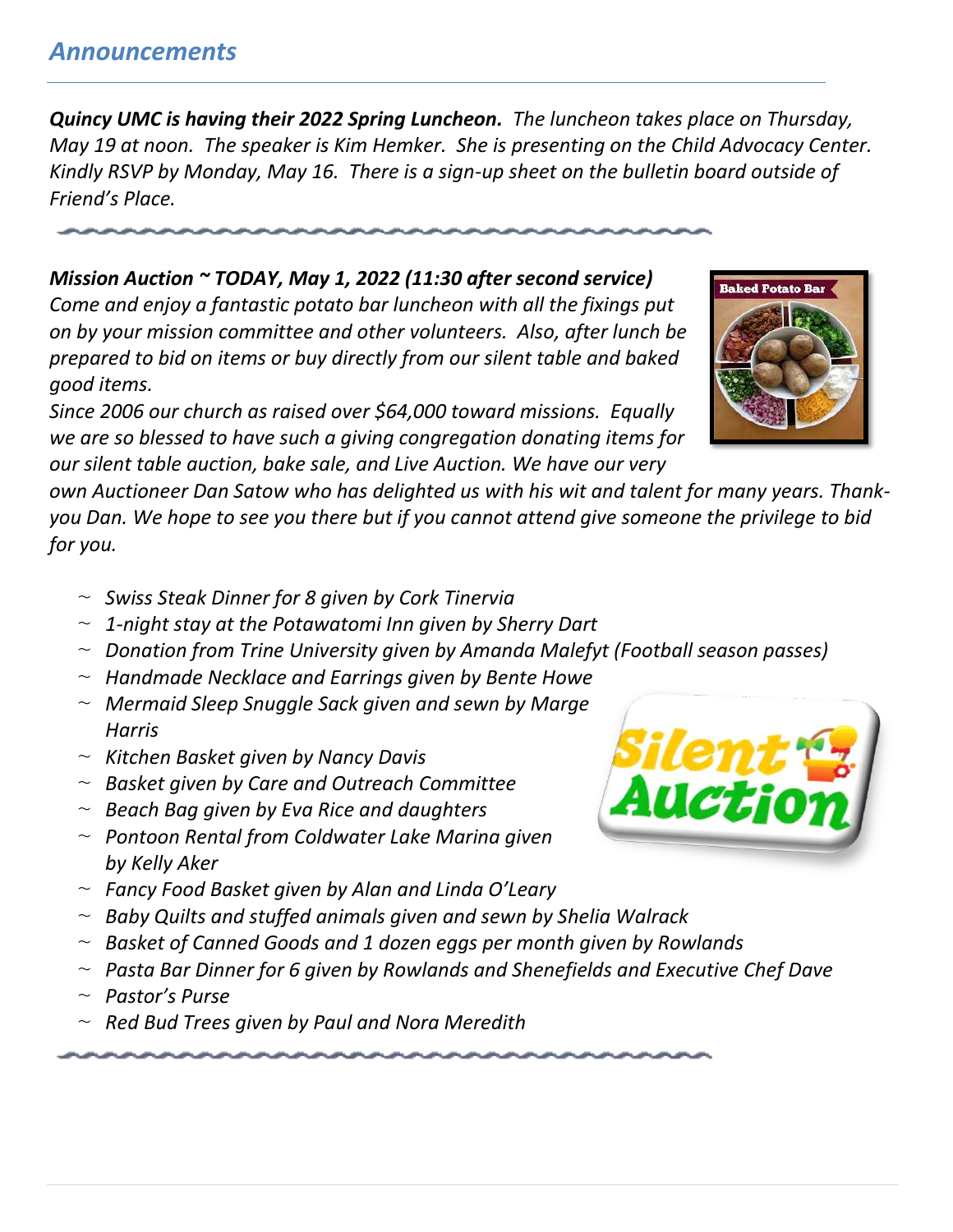# *Worship Assistants*

|                              | 1-May               | 8-May                                         |
|------------------------------|---------------------|-----------------------------------------------|
|                              |                     |                                               |
| Liturgist 9:00 am            | <b>Karen Eyster</b> | <b>Kathy Rockey</b>                           |
| Liturgist 10:30 am           | <b>Chuck Lillis</b> | <b>Diane Godfrey</b>                          |
| Usher 1 - 9:00 am            |                     |                                               |
| Usher 2 - 9:00 am            |                     |                                               |
| Usher 1 - 10:30 am           |                     |                                               |
| Usher 2 - 10:30 am           |                     |                                               |
| Coffee Set up 1              |                     | Cheryl Robison-1st SuTom Shenefield-2nd Sun   |
| Coffee Set up 2              |                     | Dottie Young-1st SunSharon Shenefield-2nd Sun |
| Fellowship Clean Up 1        | Linda Luce-1st Sun  | Tom Shenefield-2nd Sun                        |
| <b>Fellowship Clean Up 2</b> |                     | Sharon Shenefield-2nd Sun                     |

### *Giving Sundays*

*Native American Ministries—May 1,2022 Peace With Justice—June 12, 2022 World Communion—October 2, 2022 United Methodist Student Day—Nov 27, 2022*

#### *Special Sundays-One Service*

| $\checkmark$ July 24     | Worship in the Park                            |
|--------------------------|------------------------------------------------|
|                          | $\checkmark$ September 25 Stewardship Kick-off |
| $\checkmark$ December 11 | <b>Christmas Music Special</b>                 |

#### *Looking ahead…*

*May 15 UMW Sunday ~ both services June 12 Rev. Julie's last sermon*

# *Regular Offerings*

*Apr 24 \$4,473.00*

*(\$4,800.00 Needed for weekly for our Operating Budget)*

### *Flowers*

*Please sign up for altar flowers outside of Friends Place*

*~ Flowers cost \$25*

# *Attendance*

| Apr 24 | In-person 64 |     |
|--------|--------------|-----|
|        | Virtual      | 138 |